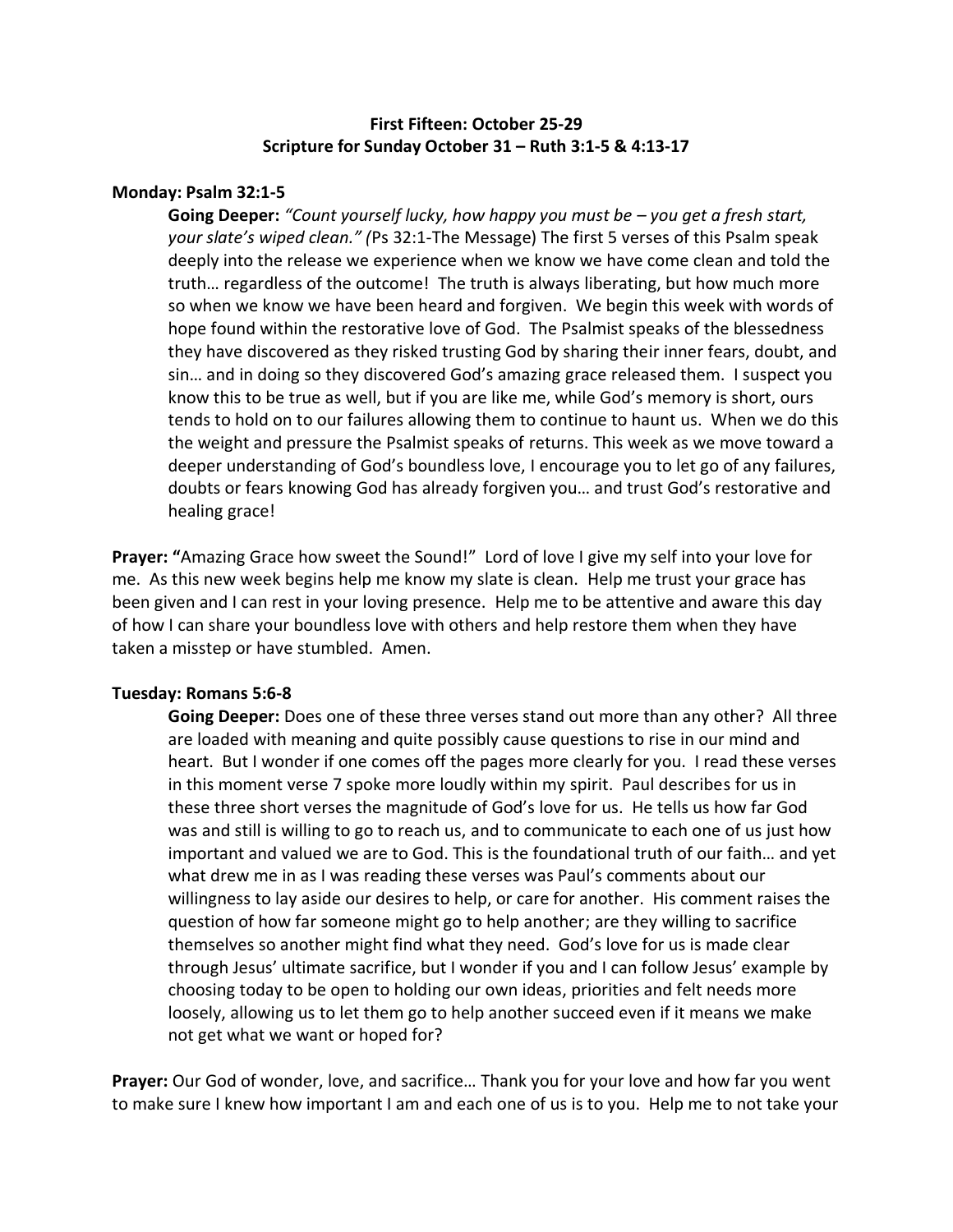love and Jesus' sacrifice for granted. Help me to hold want I need more loosely so I can lay my needs aside to lift another up. Help me to be available to others and not solely focused on what I want so I can respond to your leading to love and help another. Thank you, my God of wonder, love, and grace, for this day and all the opportunities you will give me to serve you by serving others. Amen.

## **Wednesday: Luke 15:11-24**

**Going Deeper:** This is a familiar story. It is often referred to as the "Prodigal or Lost Son." Although I wonder if we might also consider the story from the father's side, it then becomes a story about an extravagantly gracious father! It is not possible to separate the father from the son in this story, their lives and their relationship are the story. More than likely you have heard more than one sermon on this parable. You may have also been part of a study group that spent time with it, but I wonder now if you will simply read it again, maybe from a different translation than you typically use. As you do listen for what catches your attention. Is there a word or phrase you did not notice before, or something that raises a new question about the son or the father and their relationship? This parable is one of the foundational teachings on God's restorative grace. The father's extravagance is hard to accept, the son's complete disregard and respect may get under your skin. If it does stay with that and ask yourself what that is about. Although the story does not explicitly say this, it appears the father was waiting and watching in the hope his wayward child would come home. From this I hear an underlying message of patience in this parable as well.

**Prayer:** God, your grace is often hard for me to understand and yet I am so thankful for it. Then when I consider your patience, it makes your grace even more amazing. As I go about the business of this day give me both grace and patience with those around me. Help me to consider your desire is to find all who are lost or reach all who have strayed. Help me remember I have been both one who has lost my way and you waited for me, and I have also been the one who strayed, and you embraced me when I came home. Amen.

## **Thursday: Luke 15:25-32**

**Going Deeper:** Yesterday we considered only half this parable. As I said, you may feel a gnawing anger at both the father's extravagant grace and the younger son's disregard and disrespect. The older son is unable to rejoice in his younger brother's return. He will not join the celebration or even attempt to embrace and understand his father's joy. All he can see is his loss, wondering where is his reward, asking his father why haven't you celebrated with me? But that is not exactly what he asked is it? He wondered why he wasn't given a party with his friends, which is not really the same is it? Where are you in this story? Are you part of the celebration, or are you outside looking in feeling as if the balance of grace just isn't fair? As you read the conclusion of Jesus' parable of the "lost son" have you ever considered which son was lost?

**Prayer:** God of love and mercy, is your grace fair? Is your mercy given to all you ask? What about my efforts, and the work I do for you? Do they not count for something? Lord as I listen